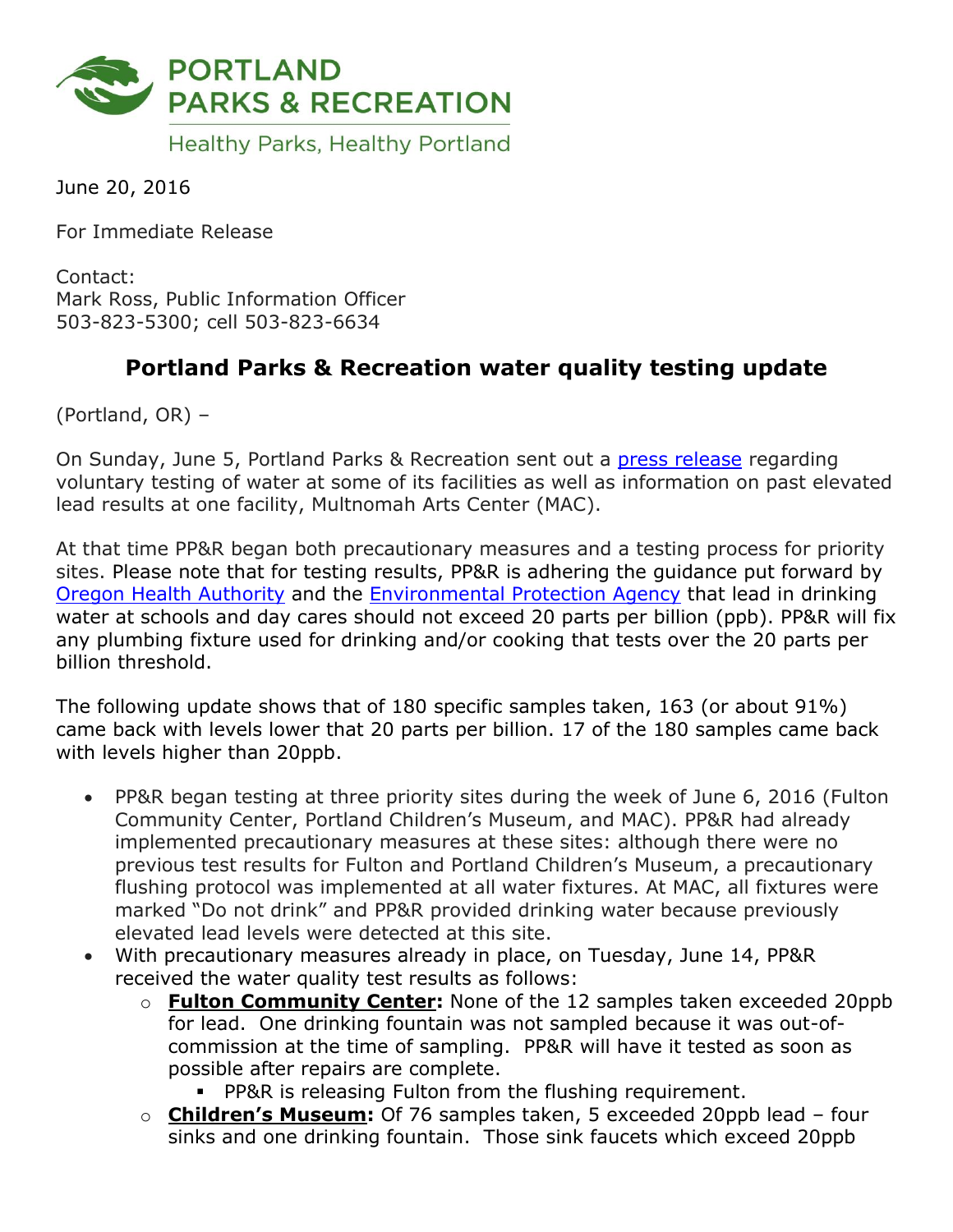lead are all now signed "do not drink". The one drinking fountain (located in a staff area) which exceeded 20ppb had already previously been turned off.

- PP&R is releasing Portland Children's Museum from the flushing requirement where test results did not exceed 20ppb
- o **Multnomah Arts Center (MAC):** Of 75 samples taken, 11 exceeded 20ppb lead. Those fixtures which exceeded 20ppb were already signed "do not drink" or were shut off entirely to the public since June 4. The highest reading at MAC registered 447 ppb, at a fixture located in a storage area, and has not been in use recently. Bottled water is still being provided until PP&R can assure full mitigation and retesting.
	- One brand-new drinking fountain with confirmed results of well below 20 ppb has been reopened for public use at MAC.
	- **MAC Cottages:** The Cottages at MAC that are adjacent to the facility have a separate water system. Occupancy for the cottages includes preschool, arts studios, and multipurpose office space. The cottages at MAC were considered at low risk. The June 14 results show that only one sink (in a men's bathroom) in these cottages showed elevated levels of lead. That sink has now been marked "do not drink."
- Upon reviewing operational and engineering data during the week of June  $6<sup>th</sup>$ , 2016, PP&R also decided to add the Mt. Tabor Annex to the top priority sites due to the fact that it hosts a preschool, even though it does not fit the 1970-1985 high-risk building age criteria. It was acquired by PP&R in the 80's, and it is likely that some facility modifications took place at that time which may have included plumbing work. The Mt. Tabor Annex was tested for lead on the week of June 13, 2016, and had the precautionary measure of water fountains taken out of service and drinking water provided during the testing phase.
	- o **Mt. Tabor Annex:** Of 17 samples taken, 1 shows 20ppb lead. This was a drinking fountain on the first floor which had already been turned off. Preschool staff indicated that this fountain had not been frequently used.
		- PP&R is releasing all other Mt. Tabor Annex fixtures for use
		- Mt. Tabor Annex was tested by a Certified Industrial Hygienist due to volume and need for expediency.

The recent test results completed by the Portland Water Bureau for Fulton Community Center, Portland Children's Museum and Multnomah Arts Center, and Mt. Tabor Annex are available at this site:<http://www.portlandoregon.gov/bibs/LeadInfo>

The next step is for an independent Certified Industrial Hygienist to review results and recommend next steps to remedy any fixture over the 20 parts per billion threshold. PP&R will post more information on review results and recommendations when they are available.

Additional and ongoing updates to this story are as follows:

 PP&R is still reviewing information regarding steps that were taken at Multnomah Arts Center between 2011 and now. We will release any new information on that matter when available.